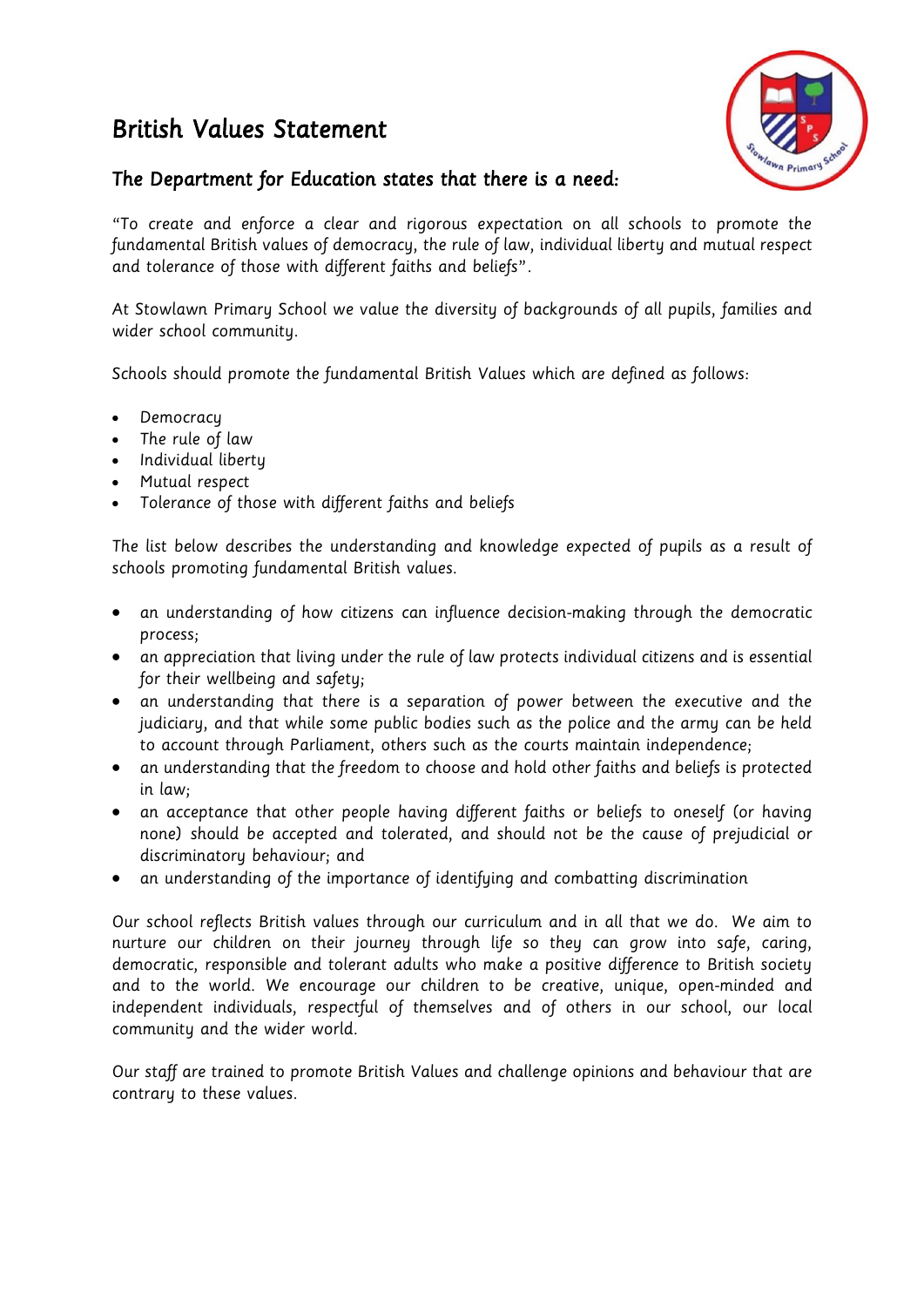Examples of how British Values are promoted throughout our school.

| Democracy:<br>Respect for democracy and<br>support or participation in the<br>democratic process | Pupil Leadership Team election for leaders and<br>classroom representatives where pupils have the<br>opportunity to share their opinions and ideas with<br>leaders and school staff<br>Eco Council for eco leaders<br>Elections for Pupil Leadership Team and Eco<br>Council are based solely on pupil votes, reflecting<br>our British electoral system demonstrating<br>democracy in action<br>Debates in subjects and topics of interest, allowing<br>children to express their views and make a<br>meaningful contribution to discussion<br>Pupils have their voices heard through pupil<br>questionnaires and classroom discussions<br>Taught the right to have their opinions and ideas<br>respectfully listened to and valued                                                                                                                                                                                                                                                                                                                                 |
|--------------------------------------------------------------------------------------------------|----------------------------------------------------------------------------------------------------------------------------------------------------------------------------------------------------------------------------------------------------------------------------------------------------------------------------------------------------------------------------------------------------------------------------------------------------------------------------------------------------------------------------------------------------------------------------------------------------------------------------------------------------------------------------------------------------------------------------------------------------------------------------------------------------------------------------------------------------------------------------------------------------------------------------------------------------------------------------------------------------------------------------------------------------------------------|
| Rule of law:<br>Respect for the basis on which<br>the law is made and applies in<br>England      | School Expectations (Ready, Respectful and Safe)<br>$\bullet$<br>and Values (Honest, Creative, Independent,<br>Ambitious, Kind and Resilient) are integral to our<br>learning and ethos<br>School expectations are clear and accessible, and<br>pupils are taught the value and reasons behind<br>these: that they govern and protect us.<br>Our five steps of behaviour management shows the<br>responsibilities of the school expectations and the<br>consequences when these expectations are not<br>followed, teaching pupils about responsibility for<br>their actions and consequences when laws are<br>broken<br>Good behaviour is rewarded using pom-poms and<br>reward jars, and classes have rewards when it is<br>earned<br>Pupils are helped to distinguish right and wrong in<br>$\bullet$<br>the classroom, during assemblies, on the<br>playground and through or PSHE scheme of<br>learning<br>Within school, pupils are actively encouraged to<br>make choices, knowing that they are in a safe and<br>supportive environment. This is demonstrated |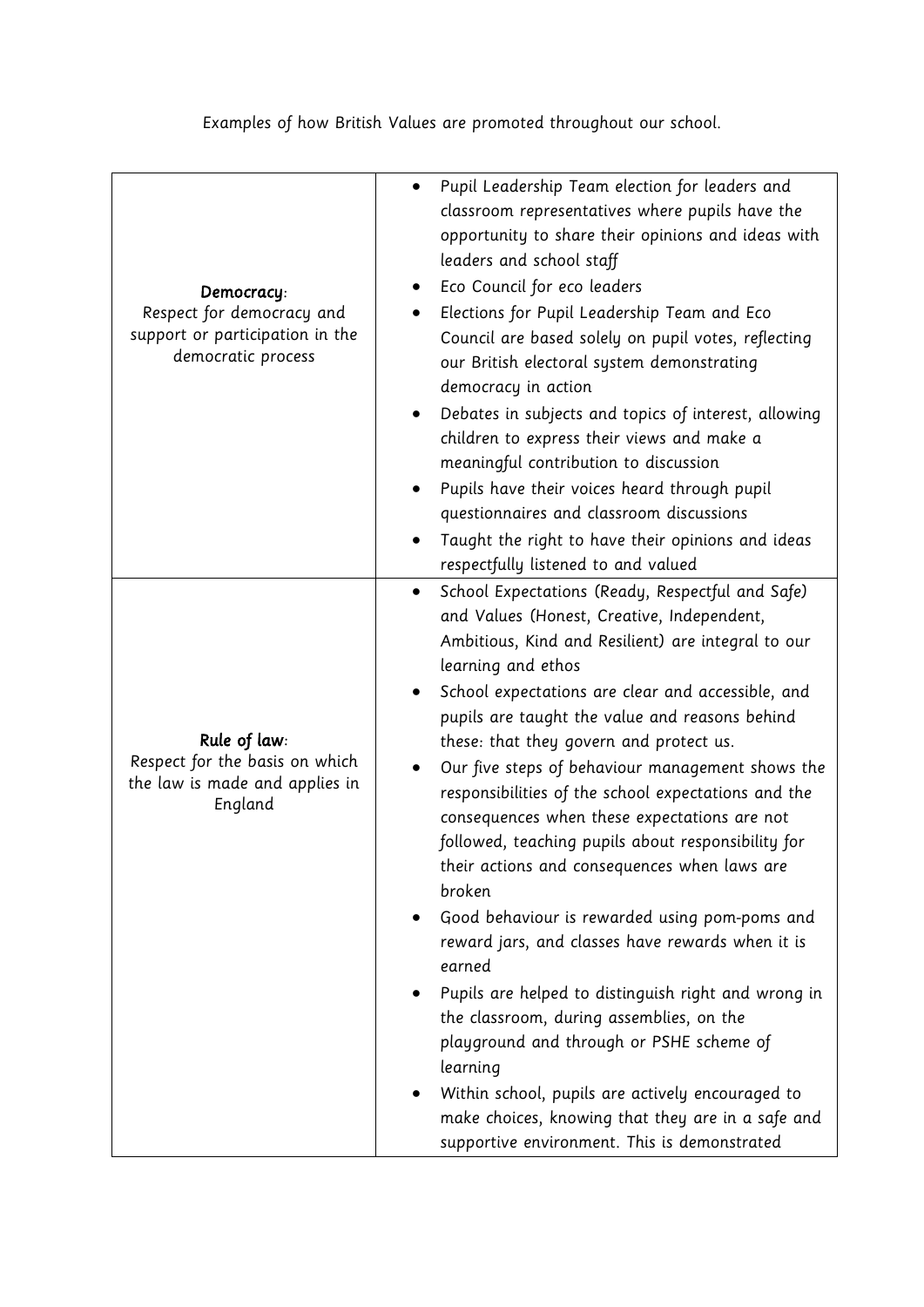|                                                                                       | through choice of challenge and participation in                                                                                                                                                                                                                                                                                                                                                                                                                                                                                                                                                                                                                                                                                                                                                                                                                                                                                                                                               |
|---------------------------------------------------------------------------------------|------------------------------------------------------------------------------------------------------------------------------------------------------------------------------------------------------------------------------------------------------------------------------------------------------------------------------------------------------------------------------------------------------------------------------------------------------------------------------------------------------------------------------------------------------------------------------------------------------------------------------------------------------------------------------------------------------------------------------------------------------------------------------------------------------------------------------------------------------------------------------------------------------------------------------------------------------------------------------------------------|
|                                                                                       | extra-curricular activities                                                                                                                                                                                                                                                                                                                                                                                                                                                                                                                                                                                                                                                                                                                                                                                                                                                                                                                                                                    |
|                                                                                       | Pupils are encouraged to respect the law and<br>Stowlawn has visits from authorities such as the<br>Police, local PCSOs, Fire Service and<br>Ambulance/First Aid services to reinforce this<br>message.<br>If necessary, the police will be asked to come into<br>school, with parents' permission, to discuss issues<br>with individuals that are of concern from a school<br>or community point-of-view.<br>Behaviour and anti-bullying policies lay out school<br>expectations                                                                                                                                                                                                                                                                                                                                                                                                                                                                                                              |
| Mutual respect:<br>Support for equality and<br>opportunity for all                    | Respectful is one of our core expectations and<br>$\bullet$<br>values of our school. Pupils know and understand<br>that respect is shown to everyone: adults and<br>children alike.<br>Staff and pupils are encouraged to talk through<br>prejudicial or discriminatory behaviour and<br>stereotyping through work in PSHE, RE and<br>assemblies                                                                                                                                                                                                                                                                                                                                                                                                                                                                                                                                                                                                                                               |
| Individual liberty:<br>Support and respect for the<br>liberties of all within the law | Pupils are actively encouraged and given the<br>$\bullet$<br>freedom to make choices, knowing that they are in<br>a safe and supportive environment, e.g. by signing<br>up to extra-curricular clubs and enrichment<br>opportunities<br>Pupils are supported to develop their self-<br>knowledge, self-esteem and self-confidence<br>Pupils are encouraged to take responsibility for<br>their behaviour and our pastoral support reinforces<br>the importance of making the right choices<br>Pupils are encouraged to know, understand and<br>exercise their rights and personal freedoms and are<br>advised how to exercise these safely, e.g. through<br>internet safety teaching and PSHE lessons<br>Vulnerable pupils are protected and stereotypes<br>challenged. A strong anti-bullying culture is<br>embedded in the school and any form of bullying is<br>challenged and addressed. The school also operates<br>a robust system of logging incidents e.g, accident<br>books and CPOMS |